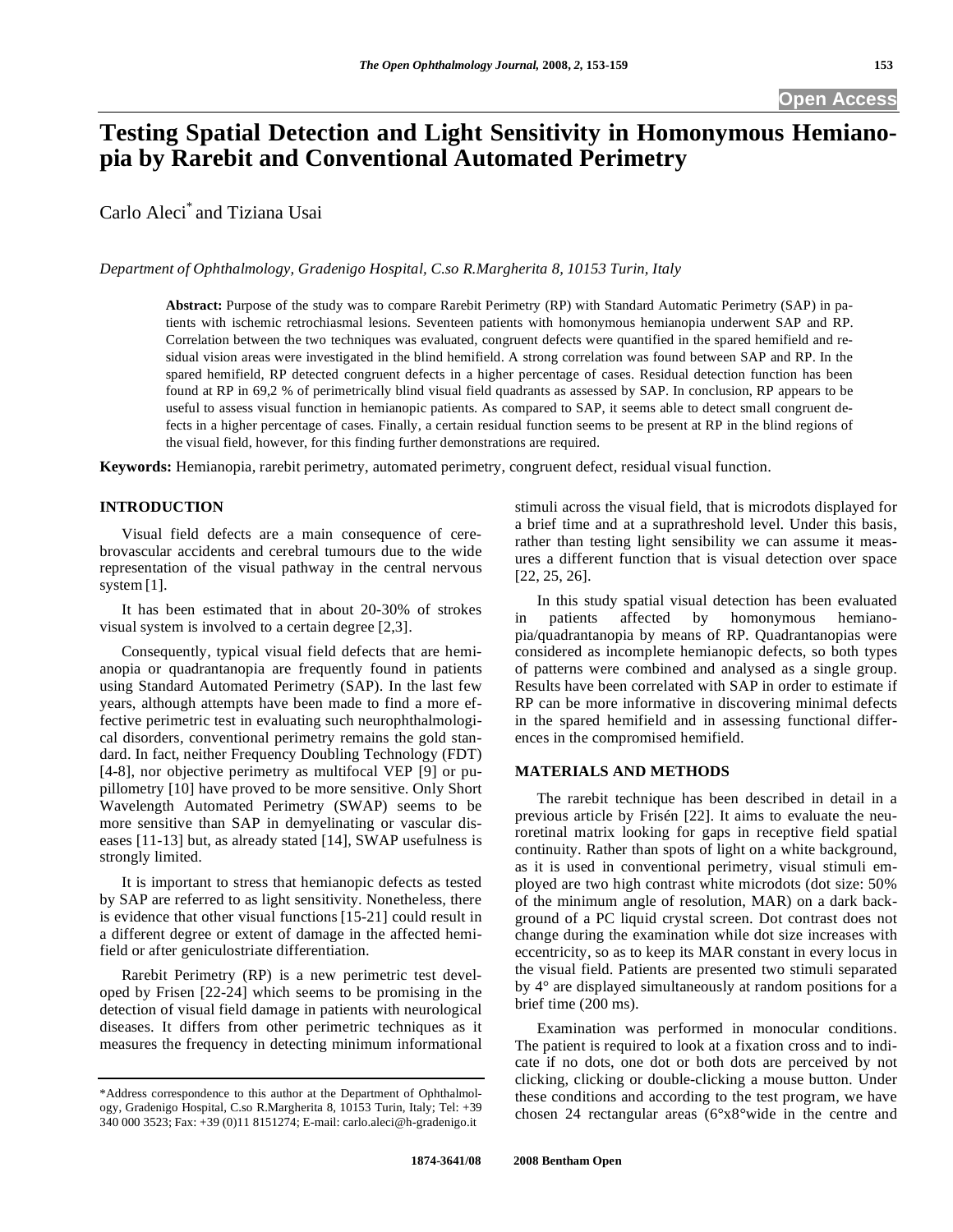6°x14° wide in periphery) covering an overall visual field extended 30° horizontally and 20°vertically from the fixation point. In each area, dot detection is repeatedly evaluated *n*times (or *passes*), until the technician interrupts the test. For our experiments we adopted ten passes which strike a balance between high degree accuracy and examination duration.

 The main characteristic of rarebit technique is its probabilistic approach. Rather than thresholding visual function, the test expresses functional integrity of visual field in every locus as a percentage of hit rates over the total number of presented stimuli.

 The program provides a global index, Mean Hit Rate, expressed as percentage (MHR,  $\pm$  SD) and obtained by averaging single results from every locus except the two areas next to the blind spot. The lower normal limit for MHR has been set at 92.7% [23]. In SAP correspondent index it may be regarded as Mean Sensitivity (MS).

 17 patients (12 males, 5 females) suffering from homonymous hemianopia or quadrantanopia as diagnosed at SAP and resulting from post-stroke cerebral lesion as documented at CT and MNR were recruited. Of these patients, 10 (58,8%) had an hemianopia and 7 (41,2%) a quadrantanopia. The time of onset of neurological symptoms varied from 2 to 117 months (Table **1**).

 According to Wall *et al*. [4], a visual field defect was considered as hemianopic (or quadrantanopic) if the whole hemifield (or quadrant) was depressed with a sharp separation along the vertical meridian and without any other abnormal test location that would obscure the homonymous pattern.

Mean age was  $62,3$  years  $(\pm 12,7, \text{range } 34-80)$ . Exclusion criteria were best corrected visual acuity  $(BCVA) < 0.7$ , ametropia >±3 diopters, ophthalmological diseases, intraocular pressure higher than 18 mmHg (G) or inheritance for glaucoma, strabismus, amblyopia, diabetes, systemic therapies able to induce visual field defects, cognitive disability and poor cooperation. Every patient showed stable foveal fixation as tested by Cuppers' visuscope.

 The Neuro-Ophthalmology Service of the Opthalmology Department of Gradenigo Hospital, Turin, recruited all subjects.

As a control group, 14 normal subjects (mean age=57 years,  $\pm 10,85$ , range 34-70) were enrolled from the staff of the hospital. Exclusion criteria were the same as those of patients. Subjects with systemic hypertension or inheritance for cerebral vascular diseases were excluded. All control subjects had normal or corrected to normal visual acuity.

 After obtaining informed consent, subjects underwent a complete ophthalmological examination (including slit lamp examination, retinoscopy, tonometry, visual acuity measurement, pupillary reflexes and ocular movement evaluation). Conventional automated perimetry was performed by means of an Octopus 1-2-3 perimeter (Haag-Streit, Bern,

**Table 1. Demographic and Anamnestic Data of Recruited Patients. Subjects 15, 16 and 17 were Excluded for Low Reliability of their Examinations** 

| <b>Patient</b> | <b>Sex</b> | Age (y) | <b>Months Since Onset</b> | Refraction (sfer. equival.) $(R/L)$ | <b>Localization</b>         | Perim.Pattern         |
|----------------|------------|---------|---------------------------|-------------------------------------|-----------------------------|-----------------------|
| $\mathbf{1}$   | f          | 74      | $\overline{c}$            | 4,00/4,25                           | temporal-occipital R        | <b>LEFT HEMI</b>      |
| $\overline{c}$ | m          | 52      | 84                        | $-2,00/-3,00$                       | frontal+parietal+temporal R | <b>LEFT HEMI</b>      |
| 3              | f          | 72      | 11                        | 1,25/1,25                           | occipital R                 | <b>LEFT HEMI</b>      |
| $\overline{4}$ | m          | 64      | 25                        | 1,00/0,75                           | occipital L                 | <b>RIGHT HEMI</b>     |
| 5              | m          | 56      | 20                        | 3,25/1,00                           | occipital R                 | <b>LEFT HEMI</b>      |
| 6              | f          | 68      | 9                         | 1,25/1,00                           | frontal+par+tem+occipital R | <b>LEFT HEMI</b>      |
| $\tau$         | m          | 34      | 60                        | $-1,75/-1,75$                       | occipital R                 | <b>LEFT HEMI</b>      |
| 8              | m          | 56      | 117                       | $-1,50/-2,00$                       | vertebro-basilar R          | <b>LEFT HEMI</b>      |
| 9              | m          | 75      | 32                        | $-2,00/-1,50$                       | temporal-occipital R        | <b>LEFT HEMI</b>      |
| 10             | m          | 80      | 13                        | 0,75/0,50                           | occipital. R                | <b>LEFT HEMI</b>      |
| 11             | m          | 68      | $\overline{c}$            | $-0.50/1,00$                        | frontal+temporal R          | <b>LEFT HEMI</b>      |
| 12             | m          | 70      | 40                        | $-1,25/-1,25$                       | temporal L                  | <b>RIGHT SUP QUAD</b> |
| 13             | f          | 63      | 50                        | 1,50/1,50                           | occipital L                 | <b>RIGHT SUP OUAD</b> |
| 14             | f          | 39      | 11                        | $-3,50/-5,00$                       | Not specific                | LEFT INF QUAD         |
| 15             | m          | 66      | $\overline{4}$            | 1,50/1,00                           | frontal+temporal L          | RIGHT INF QUAD        |
| 16             | m          | 51      | 18                        | $-1,25/-1,25$                       | parietal+occipital L        | <b>RIGHT INF OUAD</b> |
| 17             | m          | 71      | 14                        | 2,25/2,25                           | occipital R                 | LEFT SUP QUAD         |
| <b>MEAN</b>    |            | 62.3    | 30,1                      |                                     |                             |                       |
| SD             |            | 12,7    | 31,7                      |                                     |                             |                       |
| <b>RANGE</b>   |            | 34-80   | $2 - 117$                 |                                     |                             |                       |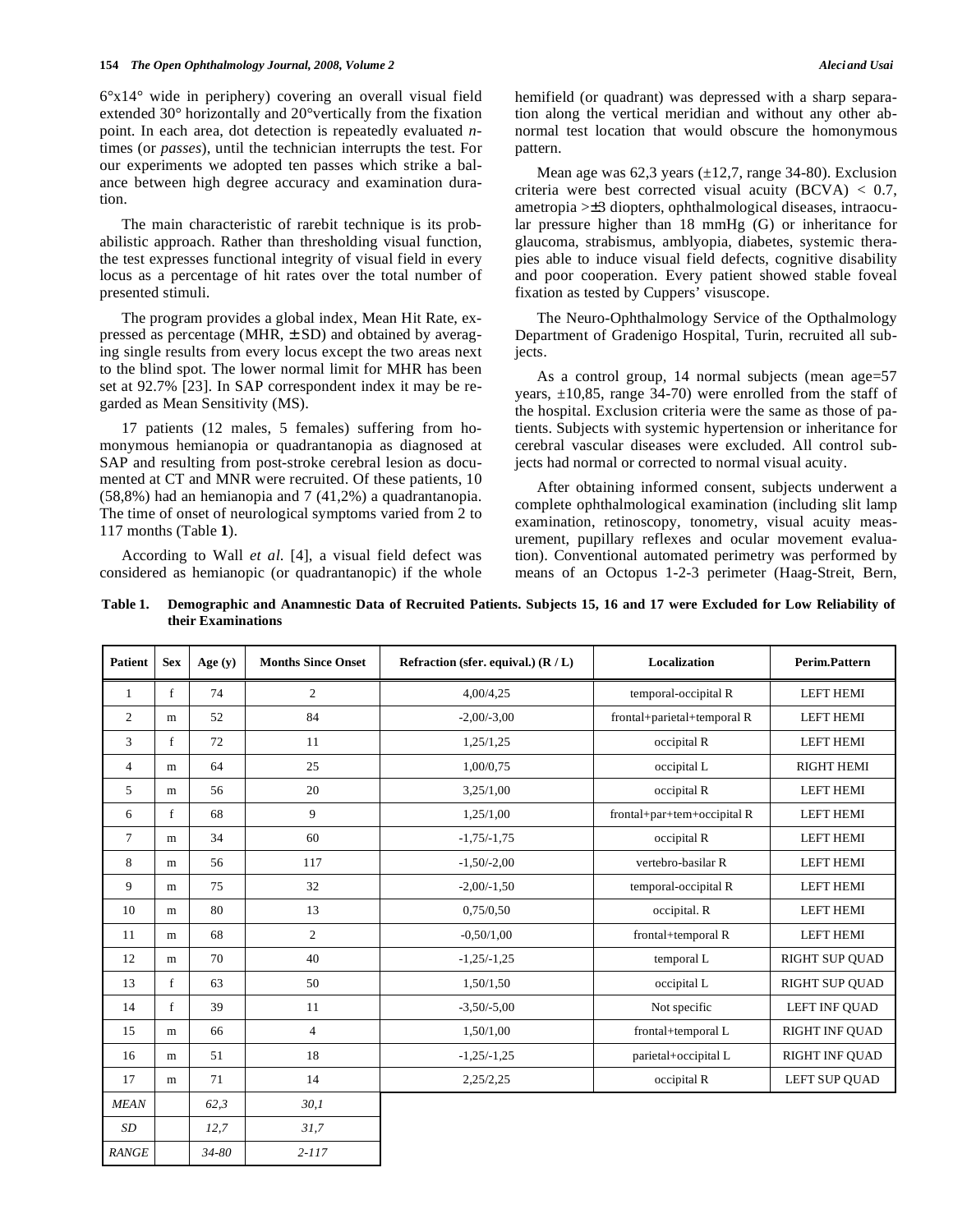### *Testing Spatial Detection and Light Sensitivity in Homonymous Hemianopia The Open Ophthalmology Journal, 2008, Volume 2* **155**

Switzerland), program 32x, which analyses central 30° visual field (76 locations on a 6°-spaced grid) with a Goldmann size III stimulus (0,43° wide).

 Rarebit perimetry (version 4) was performed first at a distance of 50 cm to test peripheral loci ("outer" modality), then at 1 meter to test central loci ("inner" modality). "Outer" and "inner" modalities are not modification of the original methodology, which automatically provides to adjust the size of the targets and their separations appropriate to the two viewing distances employed. All patients were acquainted in conventional perimetry while rarebit examination was preceded by a short training course (10 minutes) to increase confidence with the new technique. Calibration of the instrument was performed before every trial.

 Sessions took place in a dimmed room (average illumination: 1 lux). The patients head was kept fixed by a chin rest at a distance of 0,5 meters to test the 20 peripheral areas and later at 1 meter to evaluate the remaining 4 inner locations. Adequate lens was used for the examination distance and eventually to correct refractive defects.

 The same operator, skilled in psychophysical procedures, tested eyes in random order.

 Reliable criteria for conventional perimetry were: reliability factor  $(RF) < 25$  % and false positive answer less than 10%, while for Rarebit: error statistic value  $\leq 4$  (for 10) passes).

The study considered:

for SAP: MS, MS in the affected and spared hemifield. To investigate congruous defects in the spared hemifield, the percentage of significant depressed points (or clusters) (p<5%) with corresponding defect in the spared hemifield of the fellow eye were calculated in the Comparison map.

In this case the adopted arbitrary criterion was:

- a) Exact spatial correspondence (that is absolute congruence) of the two points (or clusters) in the two eyes with a difference  $\leq$  4 dB, or
- b) The same but with a difference  $\leq$  2 dB.

 These specific tolerance levels would correspond to the upper limit of light threshold fluctuation as referred in normal subjects [27,28].

 We will refer to these values as SAP Congruence Levels  $CL_{SAP4} CL_{SAP2}$ ).

 To minimize bias due to fixation loss, the six points around the blind spot were not considered.

For RP: MHR (excluding the two areas closest to the blind spot), MHR in the affected and spared hemifield. To investigate congruous defects in the spared hemifield the percentage of areas with Miss Rate  $\geq 5\%$ with corresponding defective areas in the spared hemifield of the fellow eye has been calculated in the RP Miss Rate map.

In this case the adopted arbitrary criterion was:

a) Exact spatial correspondence of the two areas in the two eyes with a Miss Rate difference  $\leq 10\%$ , or

b) The same but with a Miss Rate difference  $\leq 5\%$ .

 These values are close to the upper limit of Short Term and Long Term Fluctuation in Rarebit Perimetry in a global and point-to point analysis [29].

 We will refer to these values as RP Congruence Levels  $CL_{RP10}$ ,  $CL_{RP5}$ ).

 In these cases the two areas corresponding to the blind spot were not considered in the spared hemifield.

 To assess functional differences between light sensitivity and spatial detection in the affected hemifield, areas with residual function detected at RP and MHR was evaluated in each perimetrically blind quadrant as tested by SAP. In this case quadrantanopias have been excluded and only hemianopias (10 patients) were examined.

 A quadrant was considered as perimetrically blind if one of these two conditions were satisfied at SAP:

- a) Absolute scotoma in each of the nineteen locations of the quadrant, or
- b) Deep depression (sensibility  $\leq 5$  dB) involving  $\leq 4$ locations along the edge of the total length of vertical meridian with abolished sensitivity in the remaining points of the edge and in the rest of the affected quadrant. In this case, the residual level of sensibility along the vertical meridian has been ascribed to fixation shift.

 However, to avoid any influence by fixation instability or fixation losses in hemianopic visual fields, in the rarebit map the two indexes were evaluated only on the three more peripheral areas (located from  $10^{\circ}$  to  $30^{\circ}$  of eccentricity), excluding the three remaining locations nearest to the vertical meridian.

 When tested by RP, an area was regarded as having a residual function if its Hit Rate value was  $\geq 15\%$  in a first estimation or as a second paradigm,  $\geq 10\%$ . For these two cases, two different analyses were done.

 Correlation between MS and MHR in the whole field and between hemifields was analysed by Pearson's correlation analysis. Kolmogorow-Smirnow test was used to test for normality. Paired t-test was used to compare examination time and differences between patients and control subjects. Mann-Withney test was employed to analyse differences between results in both examinations. Statistical significance level was set for p value  $\leq 0.05$ .

 After mean values, in brackets is given standard deviation.

 We certify that the research followed the tenets of the Declaration of Helsinki, that informed consent was obtained from the subjects after explanation of the nature and possible consequences of the study and that all applicable institutional and governmental regulations concerning the ethical use of human volunteers were followed.

# **RESULTS**

 Of the 17 recruited patients, 14 completed the experiment while 3 were excluded for the high rate of errors in one or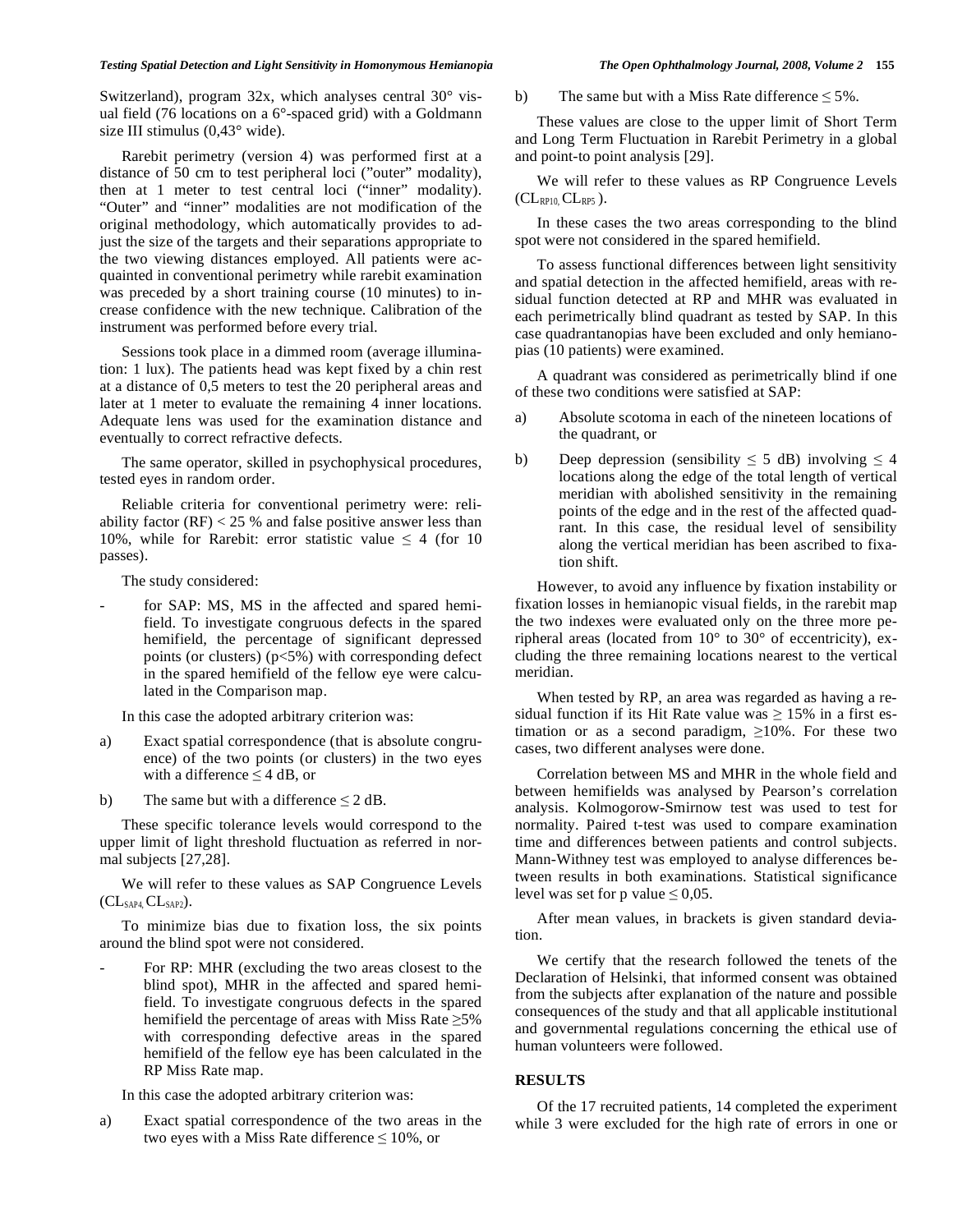both tests. None of the 14 normal subjects demonstrated any visual field defect at SAP.

 Mean MS in the control group and in the group of patients was 27,7 dB ( $\pm 0.81$ ) and 14,7 dB ( $\pm 3.60$ ), while MHR was 96,8 % (±1,75%) and 52,2 % (±12,30%) (Difference:  $p\leq 0$ , 01 in both cases). In both groups RP examination time was significantly lower compared to SAP examination time performed by Octopus 1-2-3 (in controls: RP: 568,2 sec (±33,96), SAP: 1211,7 sec (±55,82); in patients: RP: 648,79 sec ( $\pm$ 56,91), SAP: 1138,54 sec ( $\pm$ 128,62), p $\leq$ 0, 01). Topographical correspondence of damage was very high in the two maps (Fig. **1**).

 In Fig. (**2**) is shown SAP/RP correlation analysis. Regarding the whole field significant correlation was found between SAP MS and RP MHR (r= 0,78, p <0,01) (Fig. **2**, left).



**Fig. (1).** Topographical correspondence between SAP and RP in a 64-year old patient with right homonymous hemianopia.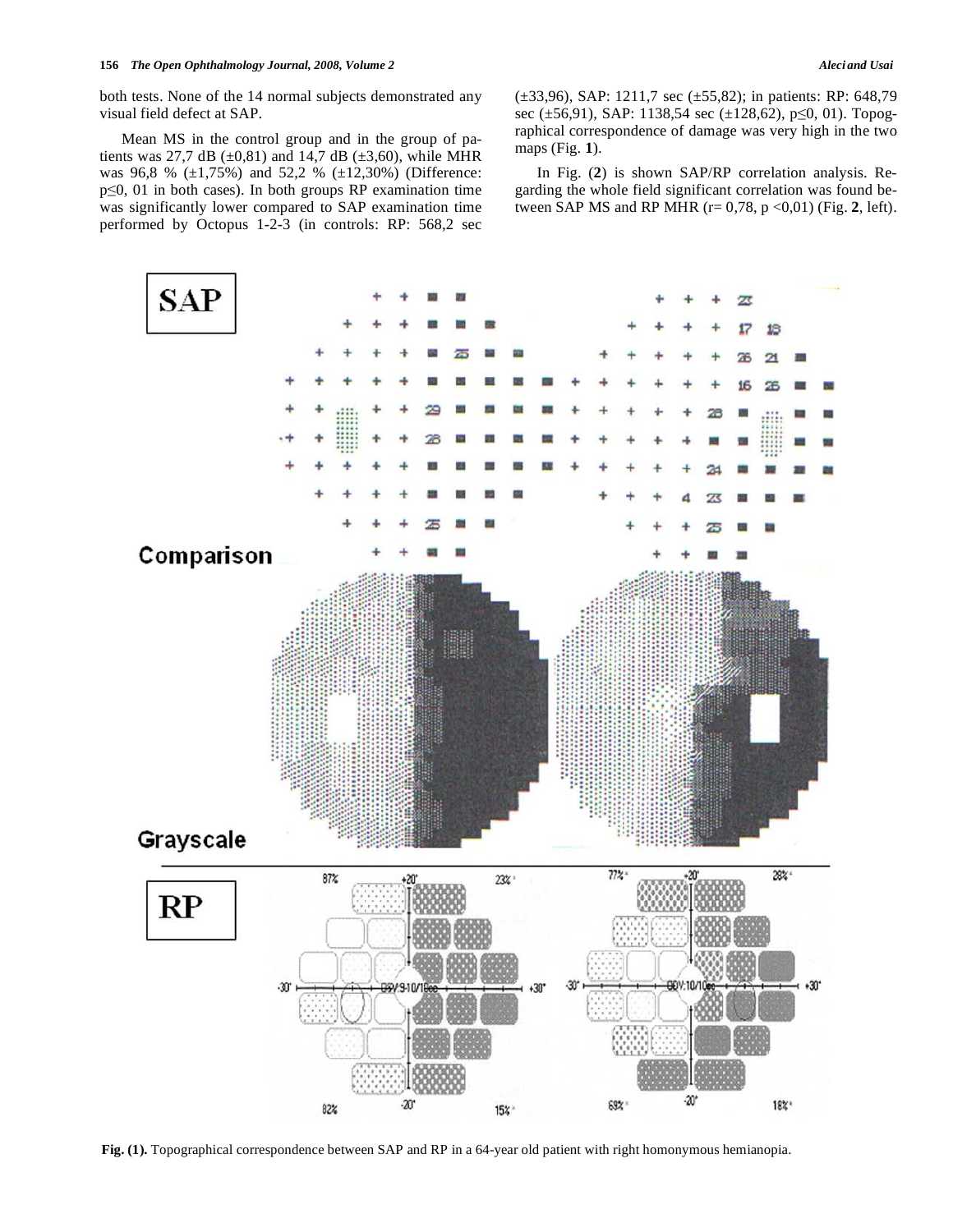

**Fig. (2).** Correlation between Standard Automated Perimetry Mean Sensitivity (SAP-MS) and Rarebit Perimetry Mean Hit Rate (RP-MHR) in patients affected by homonimous hemianopia and quadrantanopia. Left: whole field; Right: spared (circles) and affected (triangles) hemifields.

 Correlation coefficient between RP MHR and SAP MS in the spared hemifield resulted to be the same as that related to the whole perimetric map  $(r= 0.78, p<0.01)$ , while a slightly lower correlation was found in the affected hemifield (r=0,71, p<0,01) (Fig. **2**, right).

 To quantify the congruence level of damage in the spared hemifields of both eyes, corresponding defective locations as a percentage have been calculated. It has been made for two values of defect in SAP and RP as stated previously. As shown in Table **2**, percentages of defective points in the spared hemifield were higher with RP than with SAP, for both congruence levels. Compared to SAP, RP was able to find congruent defects in a higher number of patients, irrespective of the CL value. Considering each technique, there were no differences in the number of defective points/areas detected using the two CLs  $(p>0,05)$ .

 To investigate residual visual function in the perimetrically blind region of the visual field the number of areas and MHR for each blind quadrant was evaluated, as specified in the methods section. Of the 40 quadrants obtained by SAP maps of our 10 hemianopic patients, 13 quadrants (32,5 %) were found to be perimetrically blind as tested by SAP according to our criteria. In 9 of these (69,2%) some residual function was found when tested by RP with MHR cut-off set  $\geq$  10% and in 8 (61,5%) with MHR cut-off set  $\geq$  15%.

 In the perimetrically blind quadrants, the total number of residual areas was 21 (1,6 area per quadrant) (cut-off  $\geq 10\%$ ) and 13 (1 area per quadrant) (cut-off  $\geq$  15%).

No correlation was found between residual MHR and on-

set time of accident (Spearman  $r_s = 0.05$ , p > 0.05) or age of patients (Spearman  $r_s = -0.15$ , p  $>0.05$ ).

### **DISCUSSION**

 It is well known that one of the major shortcomings of perimetry testing is its duration. An alternative technique to Standard Automated Perimetry, able to test rapidly visual field of patients affected by cerebral stroke is convenient, particularly considering their peculiar conditions, being often unable to perform a tiring full threshold examination. The Rarebit Perimetry has been demonstrated to be useful in ophthalmological practice [22-24, 30-36]. A recent study [37] has suggested it to be as effective as Humphrey standard automated perimetry in detecting homonymous hemianopia.

 According to our results, rarebit technique could be a valid alternative in hemianopic patients considering its good correlation to Octopus Standard Automated Perimetry (taken as gold standard) and its short duration. Test-retest variability (in normal subjects) seems not to be greater than that found in SAP as found by Frisén [22] and Corallo [29].

 Once the presence of hemianopia has been assessed, attention in ophthalmological follow-up is focused in particular on the spared hemifield to survey the onset of new defects. In this respect, results we obtained suggest a higher sensitivity in detecting localized congruent defects for RP as compared to conventional perimetry. As already suggested [22], a possible explanation can rely on the strong reduction of informational content in the RP target, as compared to that used in conventional perimetry and in the lower light scattering from microdot stimuli so that defective areas in the

**Table 2. Congruence Levels Analysis in the Spared Hemifield. In Brackets is SD** 

|                                                                                     | <b>SAP</b>    | <b>RP</b>     |       |
|-------------------------------------------------------------------------------------|---------------|---------------|-------|
| $CL_{SAP4}$ ; $CL_{RPI0}$ (locations %)                                             | 12,85 (13,89) | 33,57 (18,65) | 0.003 |
| $CL_{SAP2}; CL_{RPS}$ (locations %)                                                 | 9,34(9,52)    | 19,29 (11,41) | 0,017 |
| hemifields with congruent defects for $CL_{\text{SAP4}}$ and $CL_{\text{RPI0}}$ (%) | 78.5          | 92.80         | ns    |
| hemifields with congruent defects for $CL_{SAP2}$ and $CL_{RPS}(%)$                 | 78.5          | 92.80         | ns    |

P-Values are Given by Fisher' Exact Test.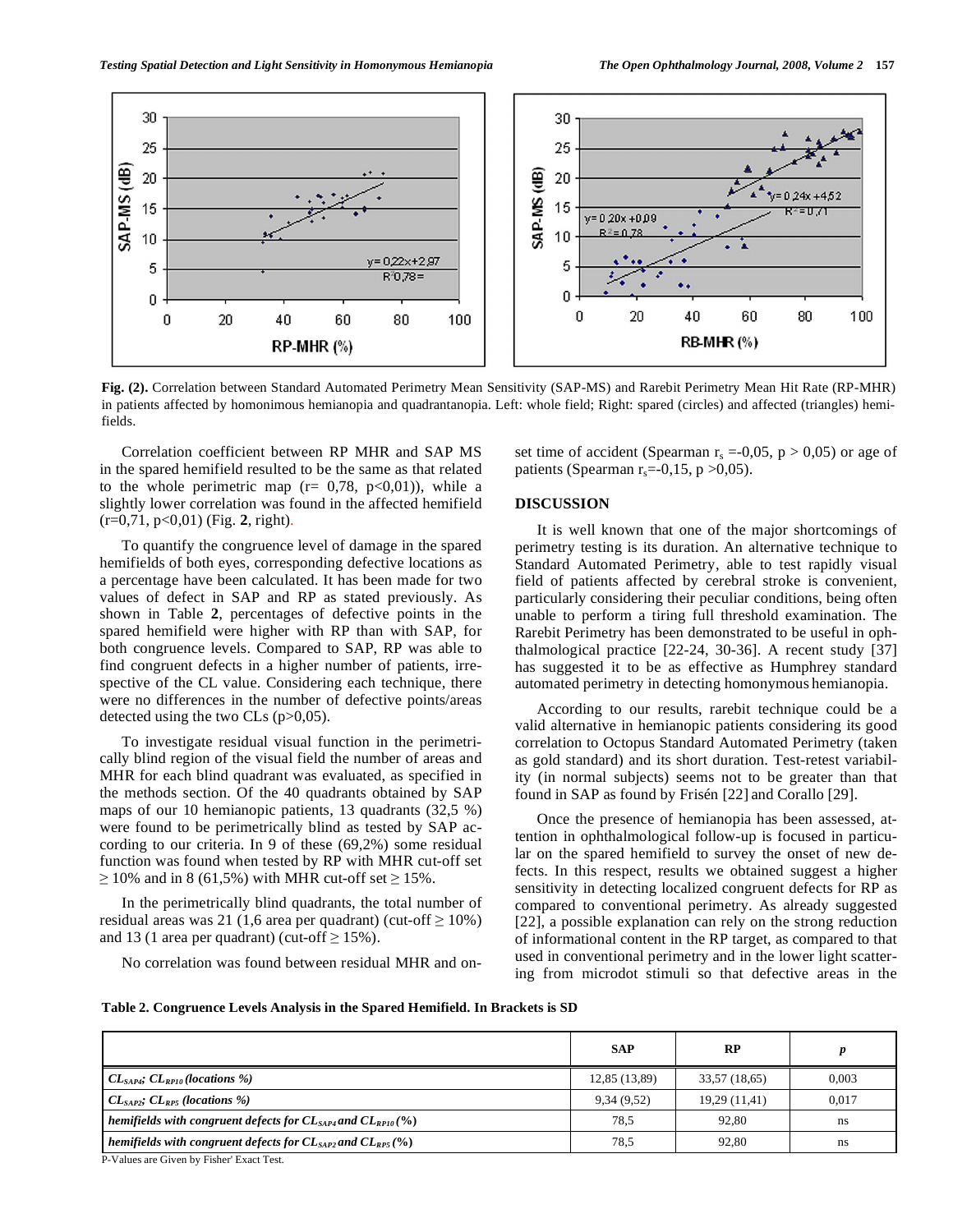spared region were not affected by stimuli projected to a neighbouring location.

 It has been underlined in a previous study the problem of scattered abnormal depressed regions that may confound the typical hemianopic pattern [4]. Due to the microdot stimulation, a localized reduction in MHR can result as a consequence of physiological angioscotoma, without reflecting a real defect [38, 39].

 In the blind regions of impaired visual fields, there is wide psychophysical (and electroretinographical [40]) evidence of the persistence of a little amount of visual sensibility. In particular some functions as motion perception [16- 19,41], spatial vision detection [1, 20] or color [18,21] and orientation discrimination [21] result to be partly spared or less affected than light sensibility. The case of the patient who is aware of his residual visual perception (i.e. a different condition than the so-called blindsight [41]) has been ascribed to activity of spared occipital cortical cells [17,42] or optic fibres of the geniculo-striate visual pathway [43].

 Indeed, the finding at RP of residual visual function in the perimetrically blind region (as assessed by SAP) supports this eventuality.

 Caution must be used in this conclusion, for the possibility of a light scattering effect inducing an illusory perception in the blind region or, more probably, of a fixation shift affecting spatial localization of the perceived target [44-46]. Indeed a scattering effect seems to be less effective than in conventional perimetry due to the very small size of the RP stimuli. In recruited patients neither eccentric fixation nor macular plitting at SAP was found and fixation stability would be due to foveal sparing, covering a field extension of about 1,5 deg [46-48]. On the other hand, in rarebit perimetry it is impossible to detect and neutralize presentations occurring during a shift of fixation since a way for controlling this variable is not available. For this reason residual function analysis was performed only in those locations more than 10 deg apart from the midline, though this way a great amount of information across the visual field would inevitably be lost.

 About this point, however, further confirmations are required, using at SAP a wider stimulus or an higher resolution grid (1 deg wide).

# **CONCLUSION**

 In conclusion, rarebit perimetry is a rapid and suitable perimetric technique in patients suffering from post-stroke visual field impairment. It appears to be more sensitive than SAP in detecting congruent defects in the spared hemifield. For these reasons it seems valid either as a screening or a follow-up test in patients with hemianopic and quadrantanopic defects. Moreover, if our data are confirmed by further research, RP could be employed to explore residual visual function in the blind regions of the visual field.

### **REFERENCES**

- [1] Gilhotra JS, Mitchell P, Healey PR, Cumming RG, Currie J. Homonymous visual field defects and stroke in an older population. Stroke 2002; 33: 2417-20.
- [2] Huber A. Homonymous hemianopia. Neuroophthalmol 1992; 12: 351-66.
- [3] Smith JL. Homonymous hemianopia, a review of one hundred cases. Am J Ophthalmol 1962; 54: 616-23.
- [4] Wall M, Neahring RK, Woodward KR. Sensitivity and specificity of frequency doubling perimetry in neuro-ophthalmic disorders: a comparison with conventional automated perimetry. Invest Ophthalmol Vis Sci 2002; 43: 1277-83.
- [5] Cerio-Ramsden CD, Munoz-Negrete FJ, Moro JGM, Rebolleda G. Frequency doubling Perimetry in retrochiasmal disorders. Arch Soc Esp Oftalmol 2003; 78(3): 143-9.
- [6] Thomams D, Thomas R, Muliyil JP, George R. Role of frequency doubling perimetry in detecting neuro-ophthalmic visual field defects. Am J Ophthalmol 2001; 131: 734-41.
- [7] Noval S, Contreras I, Rebolleda G, Munoz-Negrete FJ, Ruiz De Zarate B. A comparison between Humphrey and frequency doubling perimetry for chiasmal visual field defects. Eur J Ophthalmol 2005; 15: 739-45.
- [8] Neahring RK, Wall M, Withrow K. Sensitivity and specificity of frequency doubling perimetry in neuro-ophthalmic disorders. Invest Ophthalmol Vis Sci Suppl 1997; 38: S390.
- [9] Wall M. What's new in Perimetry. J Neuroophthalmol 2004; 24: 46-55.
- [10] Rajan MS, Bremner FD, Riordan-Eva P. Pupilloperimetry in the diagnosis of functional visual field loss. J Royal Soc Med 2002; 95: 498-500.
- [11] Keltner J, Johnson CA. Short-wavelenght automated perimetry in neuro-ophthalmological disorders. Arch Ophthalmol 1995; 113: 475-81.
- [12] Fushimoto N, Adachi-Usami E. Use of blue-on-yellow perimetry to demonstrate quadrantanopia in multiple sclerosis. Arch Ophthalmol 1998; 116: 828-9.
- [13] Fushimoto N, Kubota M, Saeki N, Adachi-Usami E. Use of blueon-yellow perimetry for detection of sectoranopia. Eye 2004; 18: 338-41.
- [14] Wild JM. Short wavelength automated perimetry. Acta Ophthalmol Scand 2001; 79: 546-59.
- [15] Barbur JL, Ruddock KH, Waterfield VA. Human visual response in the absence of geniculo-calcarine projection. Brain 1980; 103: 905- 28
- [16] Ptito A, Lepore F, Ptito M, Lassonde M. Target detection and movement discrimination in the blind field of hemispherectomized patients. Brain 1991; 114: 497-512.
- [17] Intriligator JM, Xie R, Barton JJSS. Blindsight Modulation of Motion Perception. J Cogn Neurosci 2002; 14: 1174-83.
- [18] Morland AB, Jones SR, Finlay AL, Deyzac, Le S, Kemp S. Visual perception of motion, luminance and colour in a human hemianope. Brain 1999; 122: 1183-98.
- [19] Morland AB, Le S, Carrol E, Hoffmann MB, Pambakian A. The role of spared calcarine cortex and lateral occipital cortex in the responses of human hemianopes to visual motion. J Cogn Neurosci 2004; 16: 204-18.
- [20] Perenin MT, Jeannerod M. Visual function within the hemianopic field following early cerebral hemidecortication in man—I. Spatial localisation. Neuropsychology 1978; 16: 1-13.
- [21] Boyer JL, Harrison S, Ro T. Unconscious processing of orientation and colour without primary visual cortex. Neuroscience 2005; 102: 16875-9.
- [22] Frisén L. New sensitive window on abnormal spatial vision:rarebit probing. Vis Res 2002; 42: 1931-9.
- [23] Frisén L. Spatial vision in visually asymptomatic subjects at high risk for multiple sclerosis. J Neurol Neurosurg Psychiatry 2003; 74: 1145-7.
- [24] Frisén L. Vigabartin-associated loss of vision: rarebit perimetry illuminates the dose-damage relationship. Acta Ophthalmol Scand 2004; 82: 54-8.
- [25] Parker AJ, Newsome WT. Sense and the single neuron: probing the physiology of perception. Ann Rev Neurosci 1988; 21: 227-77.
- [26] Westheimer G. Location and line orientation as distinguishable primitives in spatial vision. Proc Royal Soc Lond 1996; 263:503-8.
- [27] Bebie H, Fankhauser F, Spahr J. Static perimetry: Accuracy and Fluctuations. Acta Ophthalmol Scand 1976; 54: 339-49.
- [28] Fankhauser F, Bebie H. Threshold fluctuations, interpolations and spatial resolution in perimetry. Doc Ophthalmol Proc Ser 1979; 19: 295-309.
- [29] Corallo G, Bagnis A, Scotto R, Iester M, Calabria G. Rarebit perimetry in soggetti sani: effetto apprendimento e fluttuazione a breve e lungo termine. Ottica Fisiopat 2006; XI: 139-46.